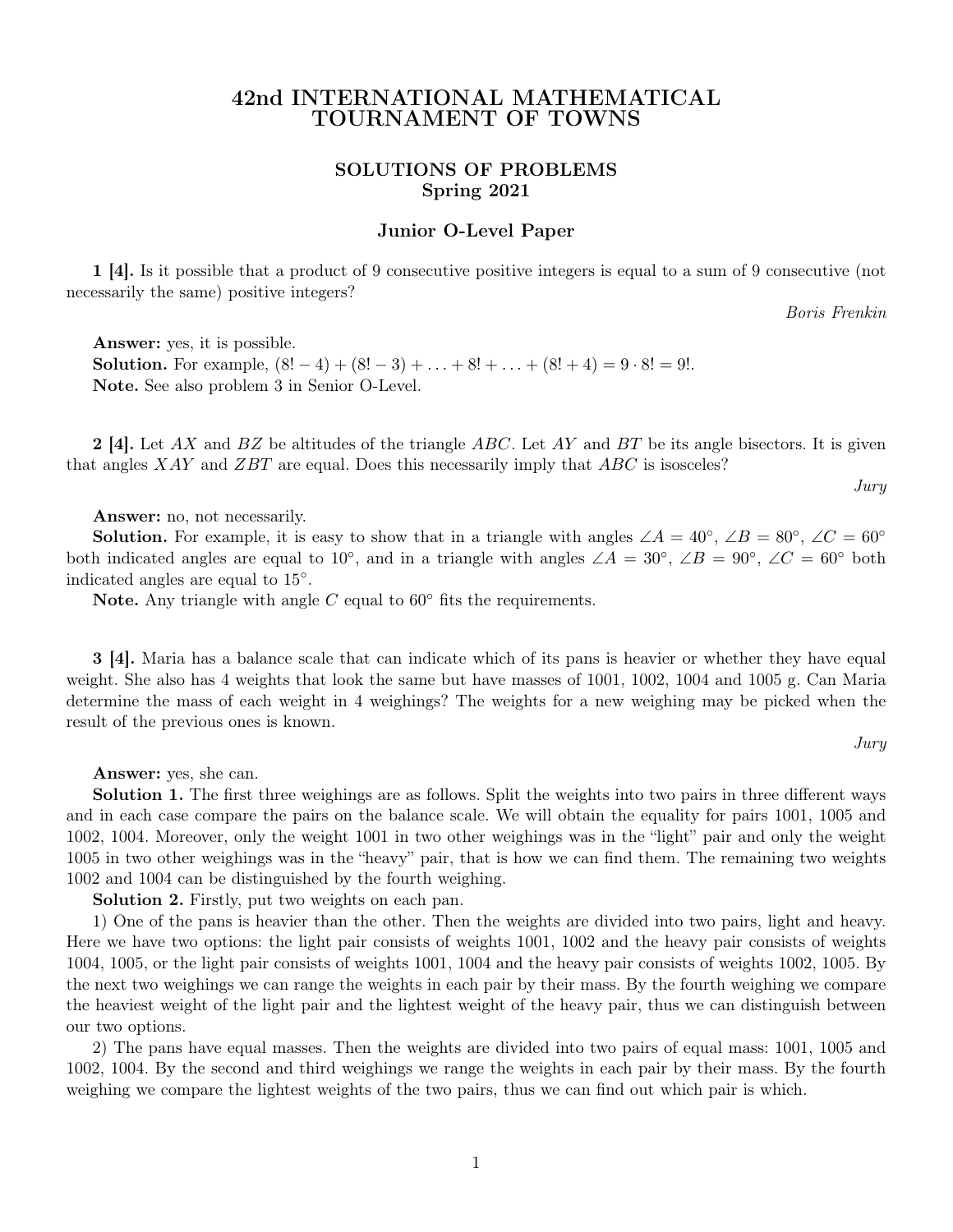4 a) [3]. Is it possible to split a square into 4 isosceles triangles such that no two are congruent?

b) [3]. Is it possible to split an equilateral triangle into 4 isosceles triangles such that no two are congruent? Vladimir Rastorguev

Answer: yes, it is possible both in a) and b).

**Solution.** See figures. In the left figure, firstly, draw bisector  $AK$  of angle  $BAC$ , and then reflect point  $B$ through  $AK$  obtaining point  $E$ .



5. There are several dominoes on a board such that each domino occupies two adjacent cells and none of the dominoes are adjacent by side or vertex. The bottom left and top right cells of the board are free. A token starts at the bottom left cell and can move to a cell adjacent by side: one step to the right or upwards at each turn. Is it always possible to move from the bottom left to the top right cell without passing through dominoes if the size of the board is

a) [2]  $100 \times 101$  cells;

**b**) [4]  $100 \times 100$  cells?

a) Answer: no, not always.

Solution. In the upper right figure it is shown how to place dominoes on the board  $6 \times 7$  in such a way that the token cannot move from the bottom left to the top right cell. Indeed, it is impossible to get to the (grey) area to the right of the lowest domino, because to get there, we need to go higher than this domino at first, getting above the grey area (and we cannot move downwards). Then it is impossible to get to the similar grey area to the right of the next domino, etc. This pattern can be generalized for any board  $2n \times (2n + 1)$ .

Note. For a simpler proof one could add horizontally placed dominoes above the vertically placed ones, so the only way for the token would be blocked by the last vertically placed domino (see the lower right figure).

b) Answer: yes, always.

Solution. The first and the last cells are on the main diagonal of the board, and their "coordinates" are  $(1, 1)$  and  $(100, 100)$ . Let us prove that we can get to any free cell on this diagonal.

Indeed, suppose we have got to the cell  $(n, n)$ . If the cell  $(n + 1, n + 1)$  is free, then one of the cells  $(n, n + 1)$ and  $(n+1, n)$  is also free and we can use it to get to the cell  $(n+1, n+1)$ .

If, otherwise, the cell  $(n+1, n+1)$  is occupied then exactly one of the cells, adjacent to it by side, is occupied, therefore one of two ways from  $(n, n)$  to  $(n + 2, n + 2)$  is not blocked.

Nikolay Chernyatiev

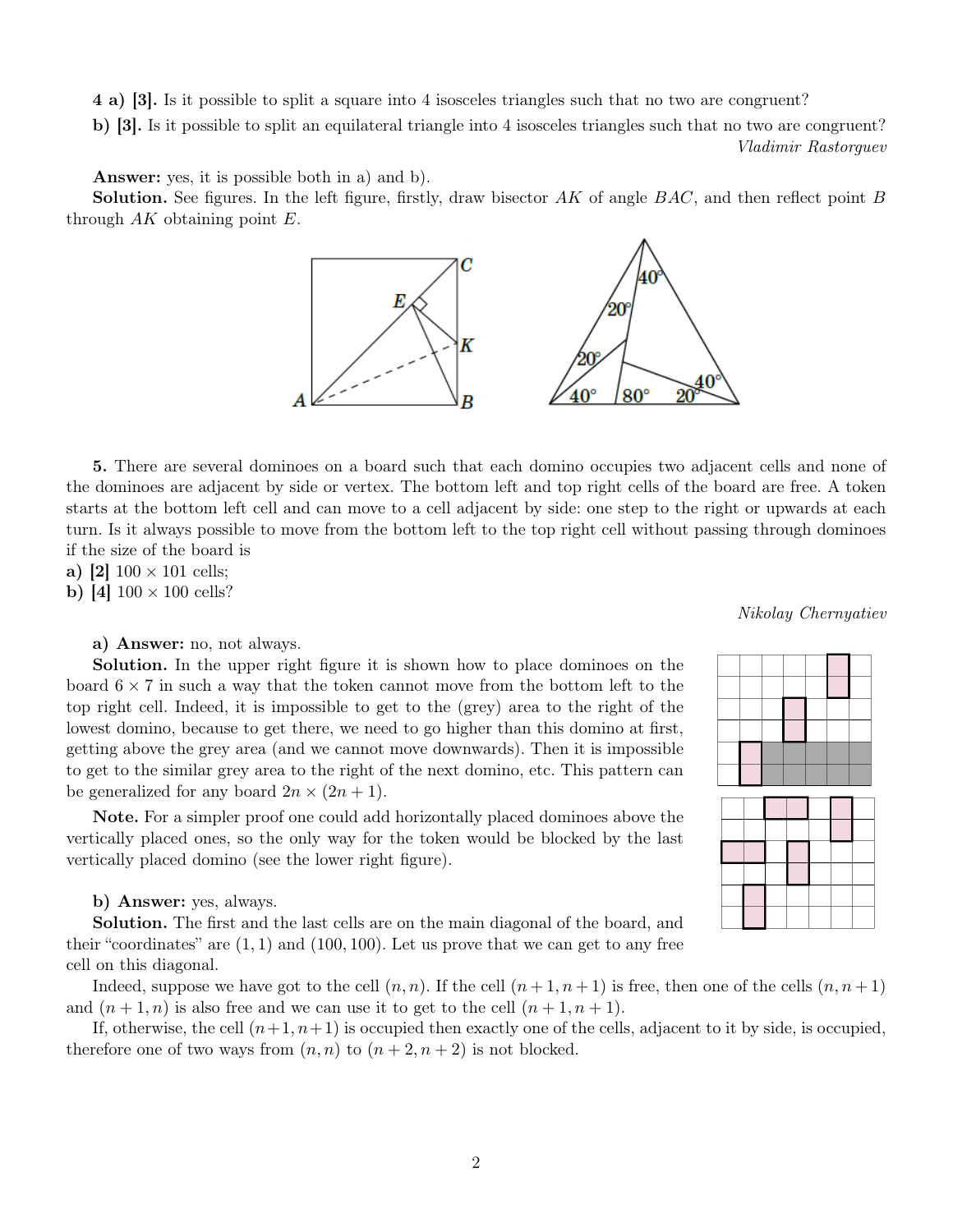## Senior O-Level Paper

1. a) [2] A convex pentagon is partitioned into three triangles by nonintersecting diagonals. Is it possible for centroids of these triangles to lie on a common straight line?

b) [2] The same question for a non-convex pentagon.

Answers: a) yes, it is possible; b) no, it is not possible.

Solution. Obviously, there are exactly two diagonals drawn and they have a common vertex (suppose it is vertex  $A$ ). Then the centroids can be obtained by homothety of the midpoints of sides BC, CD and DE with centre A and ratio 2/3.

a) These midpoints cannot lie on a common straight line, because a straight line that does not contain any side of a convex polygon can intersect its boundary in at most two points.

b) These midpoints can lie on a common straight line as it is shown in the figure.

2. a) [2] Maria has a balance scale that can indicate which of its pans is heavier or whether they have equal weight. She also has 4 weights that look the same but have masses of 1000, 1002, 1004 and 1005 g. Can Maria determine the mass of each weight in 4 weighings? The weights for a new weighing may be picked when the result of the previous ones is known.

b) [2] The same question when the left pan of the scale is lighter by 1 g than the right one, so the scale indicates equality when the mass on the left pan is heavier by 1 g than the mass on the right pan.

Alexey Tolpygo

a) Answer: no, she cannot.

Solution. Consider various *orderings* of the weights. Let us call the arrangement of the weights by their mass a permutation. No matter how Maria puts the weights on the scale, she will never obtain equality. Therefore, each weighing divides a set of possible orderings of weights into no more than two parts. In the beginning there were 24 possible orderings, after the first weighing in case of "unsuccessful" outcome, there are at least 12 of them left, after the second one there are at least 6 of them left, . . . , after the fourth weighing there are at least 2 of them left.

b) Answer: yes, she can.

Solution 1. At first, put two weights on each pan. As a result, all weights are divided into two pairs: the light one and the heavy one (if pans have equal weights, then we know that the more heavy pair is on the left pan). There are three options: the light pair consists of weights 1000, 1002 and the heavy pair consists of weights 1004, 1005, the light pair consists of weights 1000, 1004 and the heavy pair consists of 1002, 1005, the light pair consists of weights 1000, 1005 and the heavy pair consists of weights 1002, 1004. By the next two weighings we range the weights in each pair by their mass. By the fourth weighing we compare more heavy weights of both pairs by putting the weight from the heavy pair on the left pan. If the first option holds, then the left pan will be heavier, if the third option holds, then it will be the right pan, and for the second option the pans will be of equal mass (with the weight 1005 on the left pan and 1004 of the right pan).

**Solution 2.** Put weight  $A$  on the left pan and weight  $B$  on the right pan. If there is no equilibrium then put the more heavy weight on the left pan and by the second weighing compare it to weight  $C$ . If there is no equilibrium once more, then again put the more heavy weight on the left pan and by the third weighing compare it to weight D. We have one more weighing left.

If the equilibrium occurred at least once, then the more heavy weight in this weighing has mass of 1005 g, the other one has mass of 1004 g, and the two other weights can be distinguished by one more weighing.

If there was no equilibrium, then we have found the heaviest weight (1005 g). Let us consider different cases and show that in each case we already know where the weight 1004 g is (and then the other two weights can be distinguished by the fourth weighing).



Alexandr Gribalko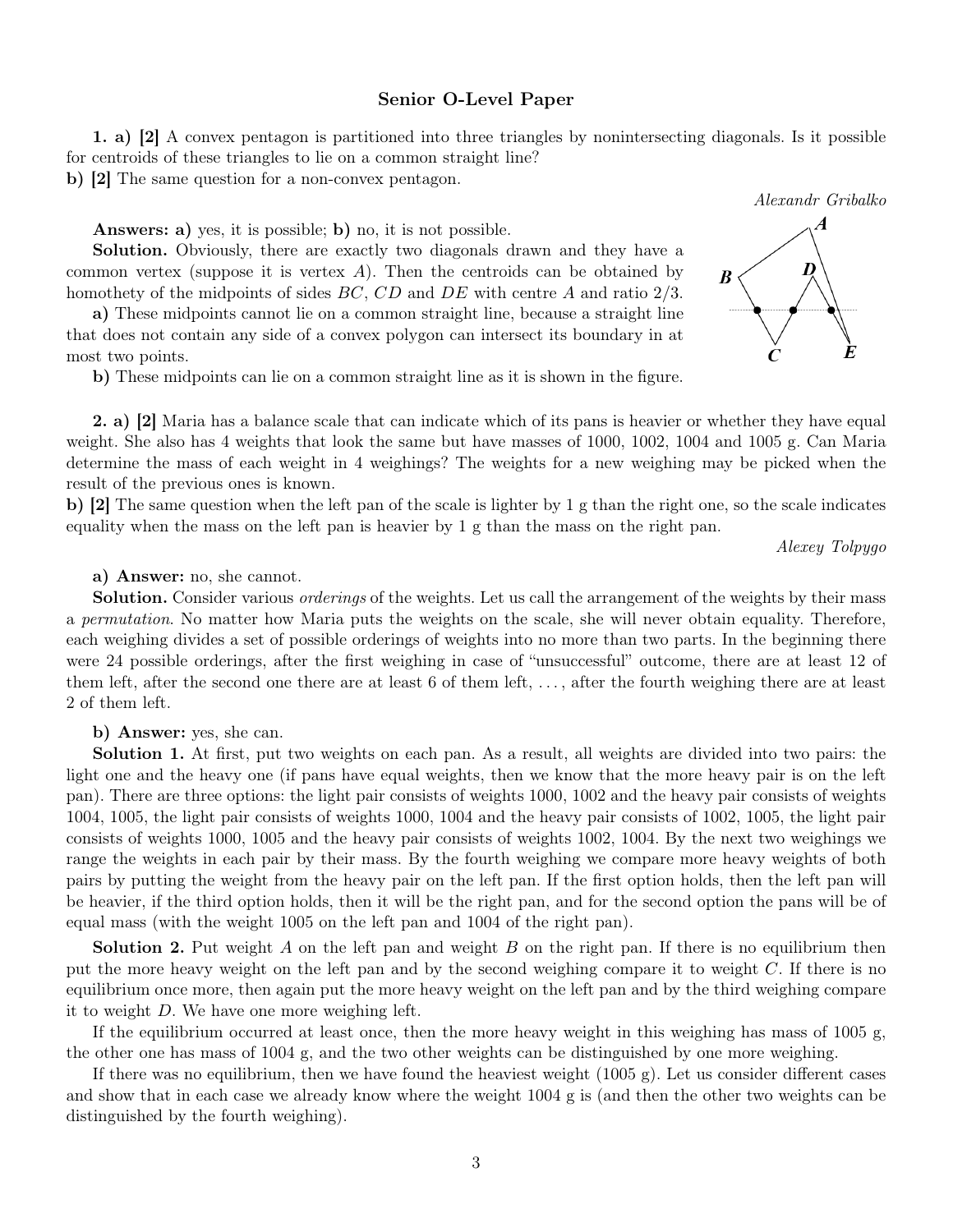1) Suppose it is A. Then for all three weighings it was on the left pan, thus the scale had to be in equilibrium once, and this case was considered above.

2) Suppose it is  $B$ . It was twice on the left pan, therefore only  $A$  can have mass of 1004 g.

3) Suppose it is C. Then the weight that has mass of 1004 g is the one that was lighter than C in the second weighing (since it is heavier than A and B, and D cannot have mass 1004 g).

4) Suppose it is D. Then the weight that has mass of 1004 g is the heaviest amongst three other weights (it was found in the second weighing).

**3.** [5] For which n is it possible that a product of n consecutive positive integers is equal to a sum of n consecutive (not necessarily the same) positive integers?

Boris Frenkin

**Answer:** for any odd  $n$ .

**Solution.** A product of n consecutive positive integers is divisible by  $n$ , therefore, the sum of integers that has to equal it is divisible by n. Thus the arithmetic mean of this numbers is integer, therefore, n is odd. Here is an example for  $n = 2m + 1$ :  $((2m)! - m) + ((2m)! - m + 1) + ... + ((2m)! + m) = (2m + 1) \cdot (2m)! = n!$ .

4. [5] It is well-known that a quadratic equation has no more than 2 roots. Is it possible for the equation  $|x^2| + px + q = 0$  with  $p \neq 0$  to have more than 100 roots? (By  $|x^2|$  we denote the largest integer not greater than  $x^2$ .)

Alexey Tolpygo

Answer: yes, it is possible.

**Solution.** Consider, for example, the equation  $[x^2] - 100x + 2500 = 0$ . It has 199 roots in the form  $50 + \frac{k}{100}$ (where  $k = -99, -98, \ldots, 99$ ). Indeed,

$$
\left[ \left( 50 + \frac{k}{100} \right)^2 \right] = \left[ 2500 + k + \left( \frac{k}{100} \right)^2 \right] = 2500 + k = 100 \cdot \left( 50 + \frac{k}{100} \right) - 2500.
$$

**Main idea.** The straight line  $y = 100x - 2500$  is tangent to the parabola  $y = x^2$  at the point (50, 2500).

Note. Let us explain informally how one could come up with the solution.

Since  $[x^2] = x^2 - \{x^2\}$ , we can rewrite our equation in the form  $x^2 + px + q = \{x^2\}$ . Let us solve it graphically: we will search for intersections of graphs of the parabola and the fractional part of  $x^2$ . The plot of the fractional part  $y = \{x\}$  is a row of equally spaced inclined half-opened intervals:



Similarly, the plot of  $y = \{x^2\}$  consists of segments of the parabola: imagine that we divide the parabola  $y = x^2$  by horizontal lines  $y = n$ , where  $n = 0, 1, 2, \ldots$ , and then we move each segment down to the horizontal axis parallel to the vertical axis. But these segments are not equally spaced: the further we go from the origin, the denser they become (because as x approaches infinity, y-axis coordinate increases by 1 while x-coordinate increases by smaller and smaller number (that approaches 0)):

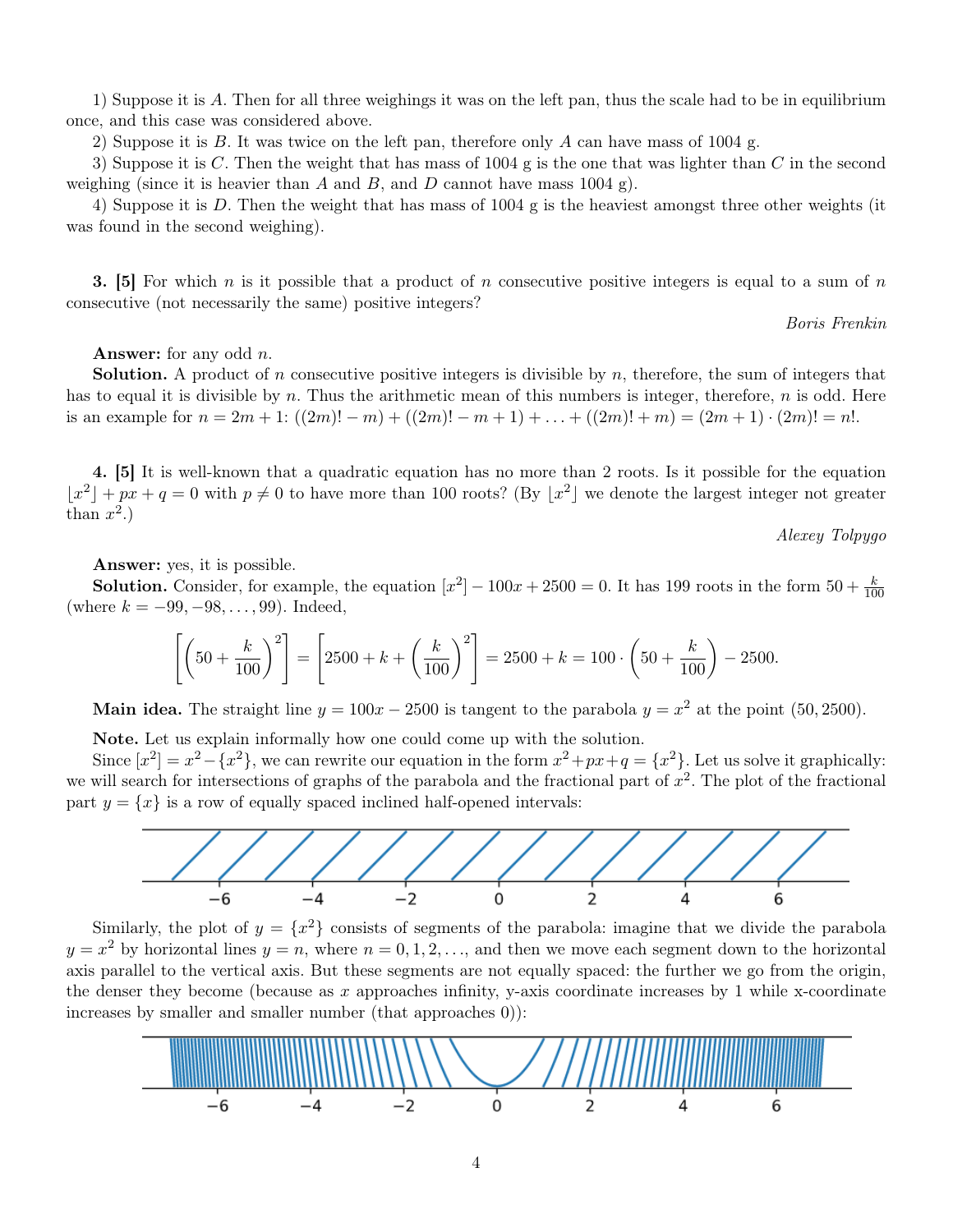But then any equation of the form  $(x-a)^2 = \{x^2\}$  with sufficiently large a suits our needs: in a neighbourhood of its vertex parabola  $y = (x - a)^2$  intersects a lot of segments of the plot  $y = \{x^2\}.$ 

5. [6] Let O be the circumcenter of an acute triangle ABC. Let M be the midpoint of AC. The straight line BO intersects the altitudes  $AA_1$  and  $CC_1$  at the points  $H_a$  and  $H_c$  respectively. The circumcircles of the triangles  $BH_aA$  and  $BH_cC$  have a second point of intersection K. Prove that K lies on the straight line BM. Mikhail Evdokimov

**Solution 1.** Suppose  $B'$  is a reflection of the point B through M, and suppose the escribed circle of the triangle  $ACB'$  intersects median BM at the point K. Then exterior angle  $AKB'$  of triangle  $AKB$  is equal to ∠ACB' = ∠A (see further the left figure). But exterior angle  $BH_aA_1$  of triangle  $AH_aB$  is also equal to  $\angle BAA_1 + \angle ABO = 90^\circ - \angle B + 90^\circ - \angle C = \angle A$  (see further the right figure). Therefore,  $\angle AKB = \angle AH_aB$ , that is, point K is on the excircle of triangle  $BH_aA$ . Similarly, it is on the excircle of triangle  $BH_cC$ .





Solution 2. Suppose BD is a diameter of the excircle of triangle ABC. Since  $\angle ADB = \angle C$ , we have:

 $\angle CAH_a = \angle CAA_1 = 90^\circ - \angle C = 90^\circ - \angle ADB = \angle ABH_a.$ 

Thus side AC is tangent to the excircle of triangle  $BH<sub>a</sub>A$ . Similarly, it is tangent to the excircle of triangle  $BH<sub>c</sub>C$ . As is known, the radical axis BK of these two circles passes through the midpoint M of segment AC of their common tangent.

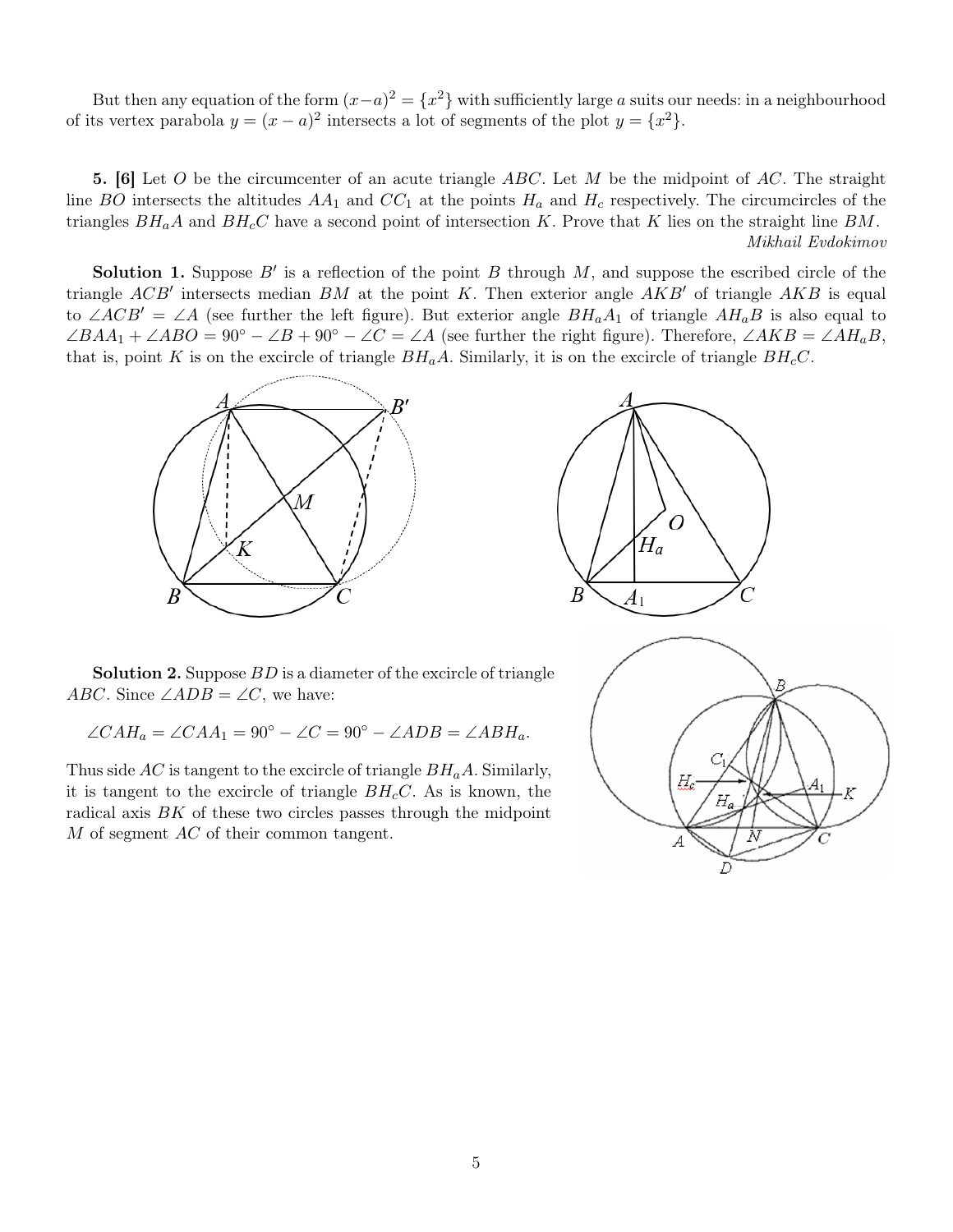# Junior A-Level Paper

1. [4] The number  $2021 = 43 \cdot 47$  is composite. Prove that if we insert any number of digits "8" between 20 and 21 then the number remains composite.

#### Mikhail Evdokimov

Solution. Consider two numbers such that the number of digits "8" in them differs by 1. Their difference is of the form of  $1880...0$ . But  $188 = 47 \cdot 4$ , i.e. it is divisible by 47 and 2021. Therefore, by adding digits "8" one by one, we obtain numbers divisible by 47.

2. [5] In a room there are several children and a pile of 1000 sweets. The children come to the pile one after another in some order. Upon reaching the pile each of them divides the current number of sweets in the pile by the number of children in the room, rounds the result if it is not integer, takes the resulting number of sweets from the pile and leaves the room. All the boys round upwards and all the girls round downwards. The process continues until everyone leaves the room. Prove that the total number of sweets received by the boys does not depend on the order in which the children reach the pile.

#### Maxim Didin

Solution. Let us imagine (Euclidean) division with remainder of the pile of sweets for k children. We divide the sweets into  $k$  smaller piles in such a way that these smaller piles are either of the same size (if the reminder is 0), or in some of them the number of sweets is 1 greater than in the others (and the number of such piles is equal to the remainder).

Let the first child rearrange the pile of sweets in a way described above, such that the new piles are sorted in an ascending order. We may assume that a boy will take the rightmost pile and a girl will take the leftmost pile.

When the next child comes to the sweets, they are already rearranged into smaller piles as if they were arranged by the child (because the numbers of children and piles are reduced by 1). And again, a boy will take the rightmost pile and a girl will take the leftmost pile, and so on. As a result, the boys will take the number of rightmost piles equal to the number of boys, and it does not depend on the order.

**3.** [6] There is an equilateral triangle ABC. Let E, F and K be points such that E lies on side AB, F lies on side AC, K lies on the extension of side AB and  $AE = CF = BK$ . Let P be the midpoint of segment EF. Prove that the angle  $KPC$  is right.

Vladimir Rastorguev

**Solution 1.** Take point T on the extension of  $\overline{CP}$  beyond P such that  $CP = PT$ . Then  $FCET$  is a parallelogram, and therefore TE is equal and parallel to  $FC$ . But then triangle  $TEK$  is equal to triangle  $KBC$ , because their obtuse angles equal  $120°$  and corresponding sides of these included angles are the same. Therefore, triangle  $TKC$  is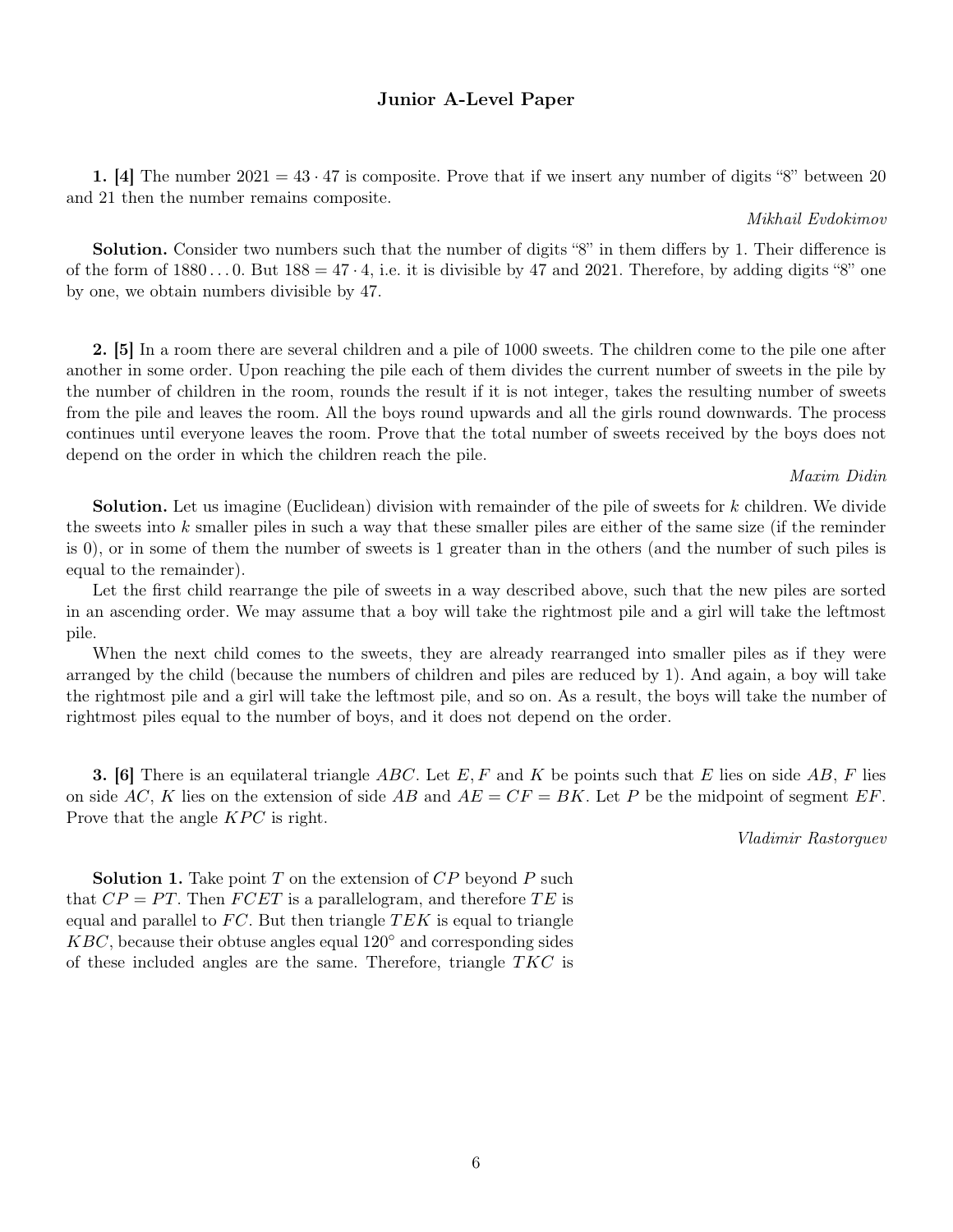isosceles, and its median KP is also an altitude.

Solution 2. Construct equilateral triangle AKL. It is clear that  $PC$  is a midsegment of triangle  $EFL$ . Triangle  $EKL$  is equal to  $CAK$  $(KL = AK, EK = AC, \angle EKL = \angle CAK)$ . Therefore,  $CK = EL =$ 2PC. Triangle EAL is equal to CLK, thus  $\angle ELA = \angle CKL$ . Then  $KCP = 60^{\circ} - \angle PCA + \angle BCK = 60^{\circ} - \angle ELA + \angle CKL = 60^{\circ}$  (we used the fact that  $PC \parallel EL$  and  $BC \parallel KL$ ). But then  $KPC$  is a half of an equilateral triangle, therefore angle  $KPC$  is right.

4. [7] A traveller arrived to an island where 50 natives lived. All the natives stood in a circle and each announced firstly the age of his left neighbour, then the age of his right neighbour. Each native is either a knight who told both numbers correctly or a knave who increased one of the numbers by 1 and decreased the other by 1 (on his choice). Is it always possible after that to establish which of the natives are knights and which are knaves?

Alexandr Gribalko

Answer: yes, always.

Solution 1. Let us choose any native (let us call him Bob) and show how to find his age. Imagine putting a hat on every second native starting with Bob. Then enumerate natives without a hat standing after Bob in a clockwise order: 1, 2, ..., 24, 25.

Note that every native announces correctly the sum of ages of his/her neighbours (if one adds up the numbers announced by that native). Let us add up the numbers announced by the 1-st, 3-rd, ..., 25-th native without a hat — this is the sum of ages of all natives in a hat *plus* the age of Bob. Let us sum up the numbers announced by the 2-nd, 4-th,  $...,$  24-th native without a hat  $-$  this is the sum of ages of all natives minus the age of Bob. Then we can obtain Bob's age by subtracting the second sum from the first one and dividing the result by 2.

When knowing the age of any native it is easy to find out who of his/her neighbours are, based on their answers.

Solution 2. For the sake of convenience suppose that there are 25 men and 25 women in the circle alternating. Let us show how to find out which man is a knight or a knave (the reasoning for women is similar). Note that two announcements about the age of a woman differ by 1 if and only if her neighbours are a knight and a knave. So it is sufficient to know the 'type' only for one man, since the rest of them will be easily defined.

Consider two cases.

1) For one of the women announcements about her age differ by 2. Then both of her neighbours are knaves and we can define all the men.

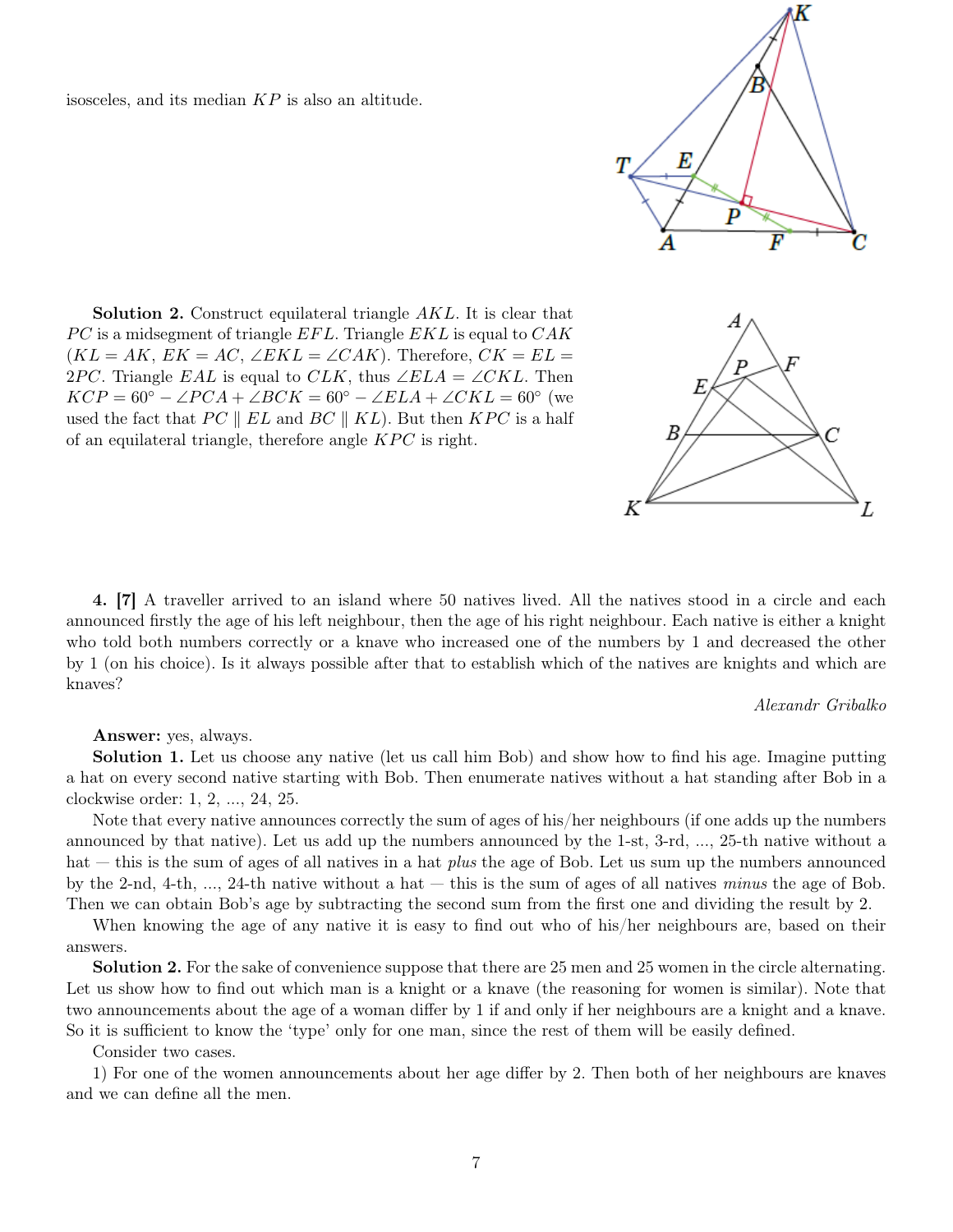2) There are no such women. All the men are divided into groups: in each of the groups both neighbours of each women tell the same thing about her age. But it is still unknown, which group consists of knaves and which group consists of knights.

By adding all numbers announced by men we get double the sum of ages of all women. Now we add the first numbers announced by men. If the sum we get has the same parity as the sum of ages of all women, then there is an even number of knaves amongst men, and there is an odd number otherwise. Since the number of knaves is even only in one of the cases, the traveller can establish which case holds.

5. In the center of each cell of a checkered rectangle M there is a pointlike light bulb. All the light bulbs are initially switched off. In one turn it is allowed to choose a straight line not intersecting any light bulbs such that on one side of it all the bulbs are switched off, and to switch all of them on. In each turn at least one bulb should be switched on. The task is to switch on all the light bulbs using the largest possible number of turns. What is the maximum number of turns if:

a) [4] M is a square of size  $21 \times 21$ ;

b) [4] M is a rectangle of size  $20 \times 21$ ?

# Answers: a)  $3 \text{ turns}$ ; b)  $4 \text{ turns}$ .

Solution. Instead of the given rectangle consider rectangle N with the vertices in the corner light bulbs.

Estimates. Note that with each turn at least one of the four corner light bulbs is switched on, therefore the number of turns is not greater than 4. Also note that in a) we have to switch on the bulb in the center at some turn. At least two corner bulbs will be on the same side with this central bulb for some chosen line (because the line parallel to the chosen one and passing through the centre divides square N into parts, symmetrical through the centre).

Examples. a) Firstly, switch all the bulbs on except the lowest row of light bulbs. Then switch all the remaining bulbs on except a corner bulb. Finally, switch the corner bulb on. (In the figure there are two lower rows of bulbs, and arrows show on what side of a line bulbs are switched on.)

b) Rectangle N is of the size  $19 \times 20$ . There are no other light bulbs on its diagonals except corner ones because 19 and 20 are coprimes. Let us choose the first line parallel to and slightly lower than a diagonal in such a way that these two light bulbs are above the line, and all other bulbs are on the same side as it was for the diagonal. Then let us switch on all the bulbs below the line. Similarly, draw the second line parallel to and slightly higher than the diagonal, and switch on all the bulbs above it as shown in the figure. (In our example N is of size  $4 \times 5$ , that is less than the given size, but also with coprime sides.) The remaining two corner bulbs can be switched on in two turns, by the lines that cut off other bulbs.

6. [10] 100 tourists arrive to a hotel at night. They know that in the hotel there are single rooms numbered as  $1, 2, \ldots, n$ , and among them k (the tourists do not know which) are under repair, the other rooms are free. The tourists, one after another, check the rooms in any order (maybe different for different tourists), and the first room not under repair is taken by the tourist. The tourists don't know whether a room is occupied until they check it. However it is forbidden to check an occupied room, and the tourists may coordinate their strategy beforehand to avoid this situation. For each  $k$  find the smallest  $n$  for which the tourists may select their rooms for sure.





Alexandr Shapovalov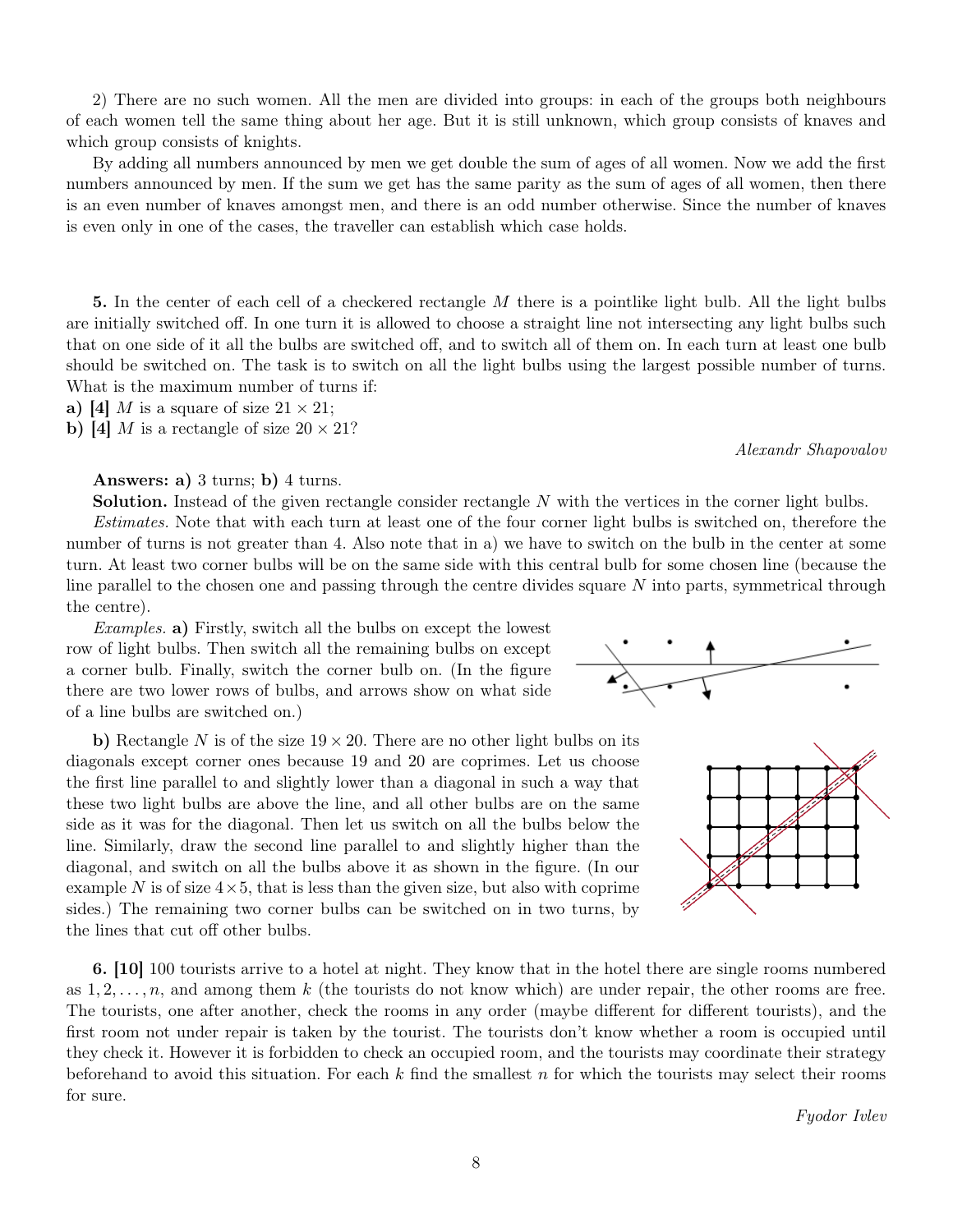**Answer:**  $n = 100(m + 1)$  for  $k = 2m$  and  $n = 100(m + 1) + 1$  for  $k = 2m + 1$ . **Solution.** Suppose  $k = 2m$  or  $k = 2m + 1$ .

Algorithm. Imagine we divide the rooms into 100 groups, each one consisting of  $m + 1$  rooms, and if k is odd, then the room that was left we call the spare room. Let the  $i$ -th tourist check at first all the rooms in the i-th group moving from left to right, then go to the spare room (if it exists), and then check the rooms in the  $(i + 1)$ -th group but moving from right to left (if  $i = 100$  then check the 1-st group). No two tourists can get into the same room, because in the two groups (including the spare room, if it exists) there are  $k + 2$  rooms all together.

*Estimate.* Each of the 100 tourists needs a list of  $k + 1$  different rooms, which he or she will check to select the room not under repair for sure. We may assume that these lists stay the same during the process of room checking by other tourists (because one cannot obtain any new information about the others).

Consider for each tourist the first  $m + 1$  rooms from his/ her list. All the  $100(m + 1)$  of these numbers are different, otherwise two tourists with the same number can both get into that room (if the previous rooms for them are all under repair, the total number of such rooms is not greater that  $m + m = 2m$ ). Therefore,  $n \geq 100(m + 1)$ .

For an even k this estimate is sufficient. For an odd k, if for one of the tourists (let us call her Alice) the  $(m+2)$ -th room is the same as some of the  $100(m+1)$  "first" rooms for some other tourist (let us call him Bob), then for Alice the first  $m+1$  of her rooms are under repair, and for Bob, all the rooms before the same one with Alice (it is no more than  $m$  such rooms) are under repair, and they both will get into the same room. Therefore, all of the  $(m+2)$ -th rooms differ from the  $100(m+1)$  first rooms (although, they might be not different from each other), i.e.  $n \geqslant 100(m+1)+1$ .

Note. For an even number of tourists (and we have 100) the algorithm can be formulated a little bit different.

For an even k imagine hotel plan as 50 hallways, and in each of them there are doors to  $k + 2$  rooms along one of the walls. Assign one hallway for each pair of tourists and let them go along it starting from the opposite ends. That pair can find no more than k rooms under repair in total, therefore there will be two free rooms for them left.

For an odd k imagine these hallways as diagonals of 100-sided regular polygon: on each diagonal there are  $k + 2$  rooms with one room common for all hallways (you can see in the figure the same scheme for 6 tourists and  $k = 5$ ). Each pair of tourists go along their hallway from the opposite ends. Note that if some tourist got to the central room, then he or she found  $\frac{k+1}{2}$  rooms under repair, therefore no other tourist can get to the central room.



7. [12] Let p and q be two coprime positive integers. A frog hops along the integer line so that on every hop it moves either  $p$  units to the right or  $q$  units to the left. Eventually, the frog returns to the initial point. Prove that for every positive integer d with  $d < p+q$  there are two numbers visited by the frog which differ just by d. Nikolay Belukhov

**Solution 1.** Case for  $p = q = 1$  is obvious. Otherwise p and q are different, suppose  $p < q$ . The frog travels a path of a total length divisible by both  $p$  and  $q$ , and therefore, divisible by  $pq$ , because  $p$  and  $q$  are coprimes. Then the length of the rout is equal to  $kpq$  for some natural k, and the frog did kq "short" hops to the right and kp "long" hops to the left.

As is known, for coprime p and q, we can express d as  $d = ap - bq$ , where a and b are integers. Obviously, this equality remains valid if one simultaneously increases (or decreases) a by q and b by  $p$ . Therefore, we can take for a a natural number not greater than q. In this case b is not negative (otherwise  $d \geqslant p+q$ ), and since  $a \leqslant q$ , we have  $b < p$  (because  $d > 0$ ). Thus  $a + b < p + q \leqslant k(p + q)$ .

Let us call each sequence of  $a + b$  consequential hops of the frog a *window*. We may assume for our purpose that include several last hops and several first hops. Then there are exactly  $k(p+q)$  windows total.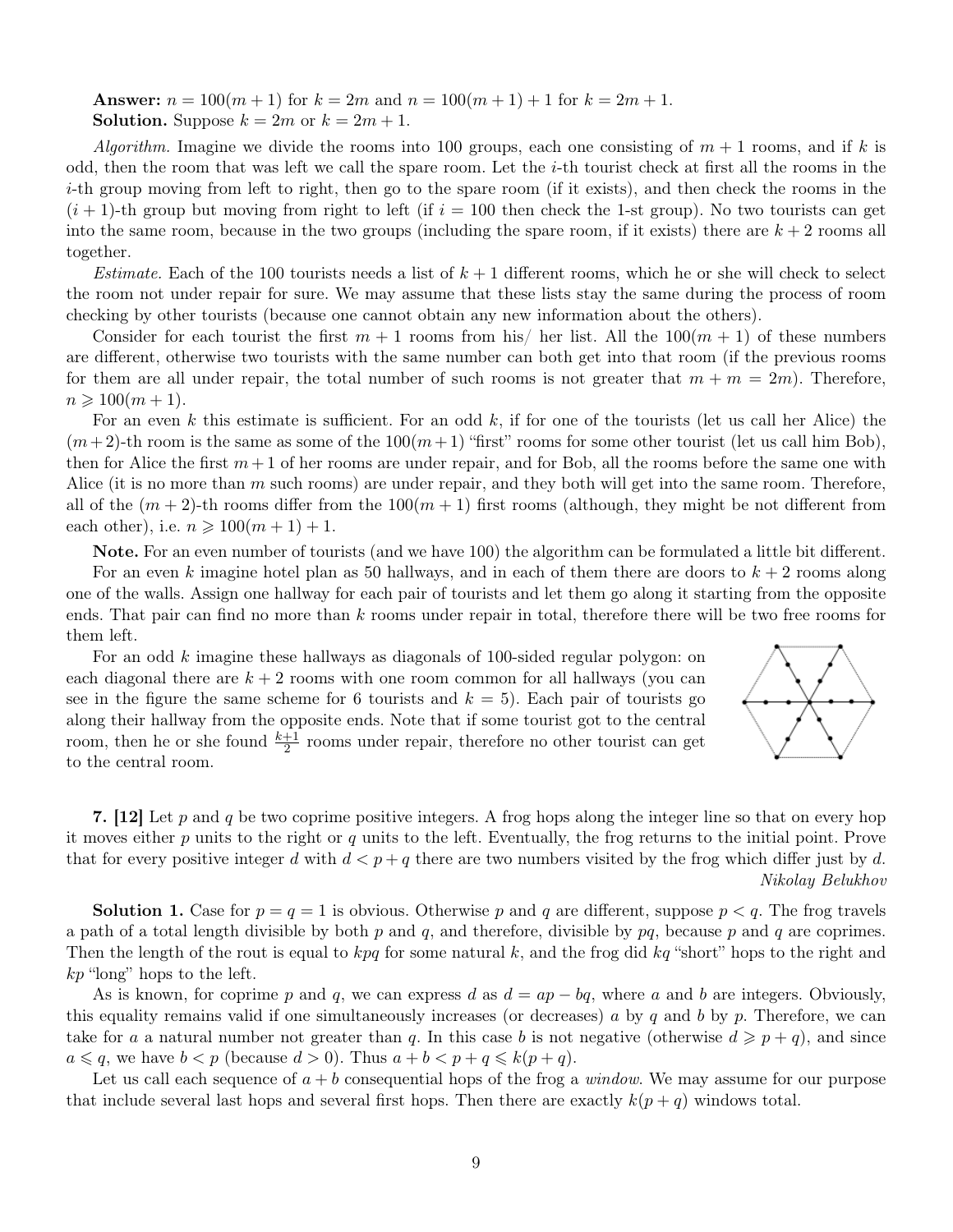It is required to find such window that the frog took exactly a short hops (and b long hops), then it will move by d during these  $a + b$  hops. Such window exists if there exists a window with not less than a short hops and a window with not more than a short hops: one can move the first window in a circle until getting to the second window. The number of short hops in our window changes each time at most by 1, therefore at some point this number becomes equal to a.

Summing up the number of short hops in all windows we get  $kq(a + b)$ , because each hop is counted  $a + b$ times. There are  $k(p+q)$  windows, and on average there are  $\frac{kq(a+b)}{k(p+q)}$  short hops for each window. This number is equal to

$$
\frac{kq(a+b)}{k(p+q)} = \frac{qa+qb}{p+q} = \frac{pa+qa-d}{p+q} = a - \frac{d}{p+q},
$$

that is greater than  $a - 1$  and less than a. Thus there exists a window with not less than a short hops, and a window with not more than a hops.

**Solution 2.** Let us call the given frog *old*. We may assume that it takes its sequence of hops infinitely many times in cycles. Let us put a new frog on a line at point d and make it take the same sequence of hops as the old one (also in an infinite cycle).

The set of numbers visited by the new frog can be obtained from the set of numbers visited by the old frog by shifting it by d. If at least one of the numbers from the new set equals a number from the old set, then the required pair of numbers is obtained by the back shift. Suppose that is not the case.

As in the previous solution we express d as  $ap - bq$  for some non-negative a and b. Then we make the old frog take  $a + b$  hops in its cycle. That will bring it to point  $e = xp - yq$ , where  $x + y = a + b$ . Since  $a - x = y - b$ , the difference between coordinates of the new and the old frog is divisible by  $p + q$ , and we get  $d - e = (a - x)p - (b - y)q = (a - x)(p + q).$ 

Now we make the frogs take hops simultaneously, the old one continues its initial trajectory, and the new one continues the shifted trajectory. At each move the difference between their coordinates either stays the same (if they hop in the same direction), or changes by  $p + q$  (if one of them hops  $+p$  and the other,  $-q$ ). Therefore the difference is always divisible by  $p+q$ ; since by assumption it cannot be equal to zero, the sign will stay the same.

Suppose the frogs passed full cycles and came back (the new one to d and the old one to  $e$ ). Denote the number of moves in the cycle by  $T$ , the sum of all numbers visited by the new frog (not including the starting point) by  $S_1$ , and the sum of all numbers visited by the old frog by  $S$ . On the one hand, numbers in the corresponding moves differ by at least  $p + q$  with the difference always be of the same sign, therefore  $|S_1 - S| \ge T(p + q)$ . On the other hand, the set of numbers visited by the new frog during the cycle differs from the similar set for the old frog by the shift in d, thus  $|S_1 - S| = T d$  (note that these sets can contain some numbers several times if during the cycle a frog visited them repeatedly). By substituting and reducing by T we get  $d \geq p+q$ , and that contradicts problem's statement.

Solution 3. As in solution 2 we assume that the frog hops in an infinite cycle. Also we use the expression  $d = ap - bq$  for non-negative a and b, the sum  $a + b$  is denoted by r.

By  $\delta_i$  we denote the difference between positions of the frog at the moment  $i + r$  (i.e. after  $i + r$  moves from the start) and at the moment i. Since the difference between these positions is  $r$  moves we have

$$
\delta_i = xp - (r - x)q = ap + (x - a)p - bq - (r - x - b)q =
$$
  
= d + (x - a)p + (x - (r - b))q = d + (x - a)(p + q).

If  $\delta_i$  is equal to d then we have found the required positions. Suppose by contradiction that  $\delta_i \neq d$  for all i. Then all the numbers  $\delta_i$  can be expressed as  $d + (p + q)k_i$  for integer  $k_i \neq 0$ .

Note that the difference between  $\delta_i$  and  $\delta_{i+1}$  is defined by  $(i + 1)$ -th and  $(i + r + 1)$ -th moves. It is easy to conclude considering cases, that the difference equals  $\pm(p+q)$  or 0. This means that the numbers  $\delta_i$  all are either lesser than 0 or greater than 0.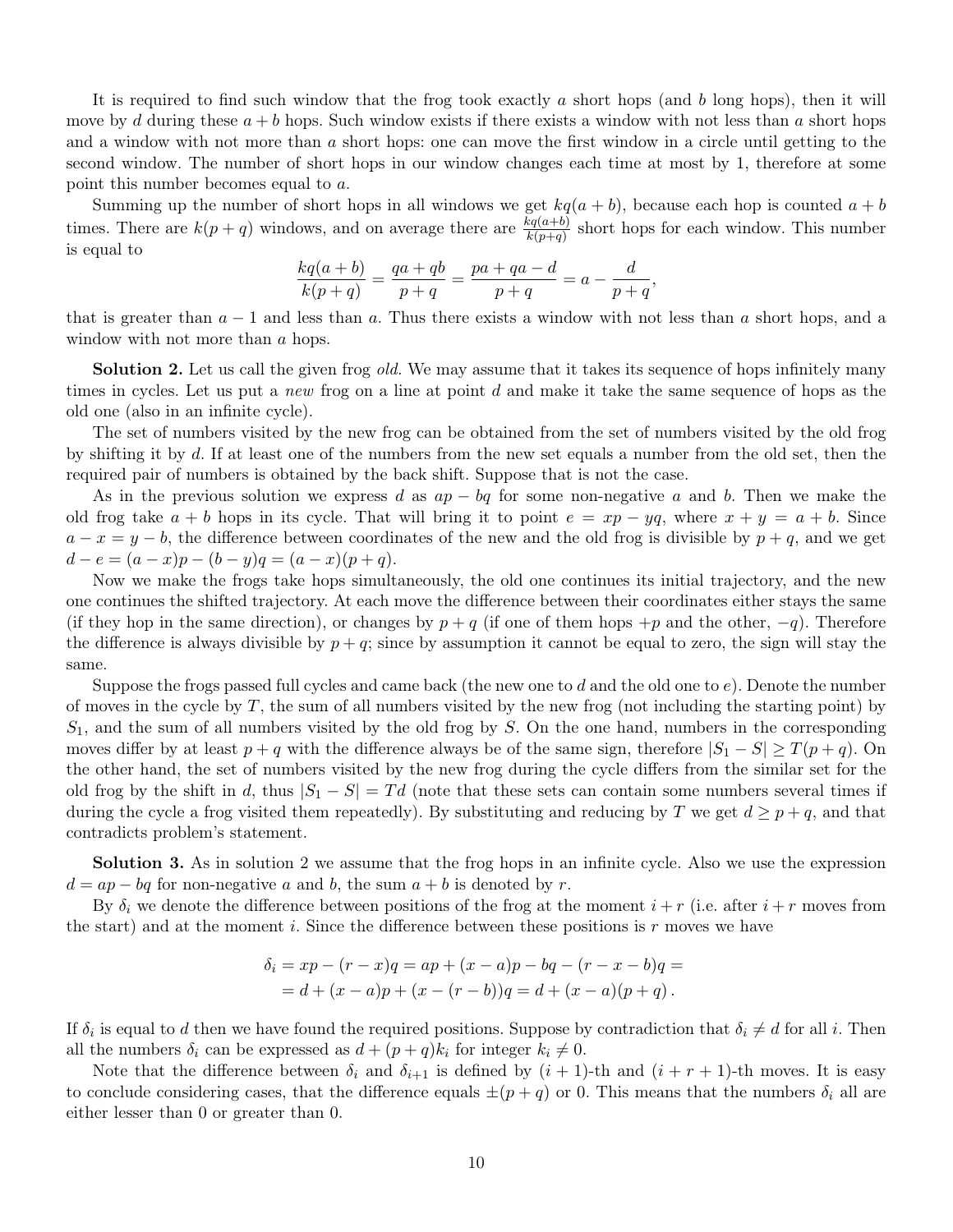Consider frog's position after  $rT$  moves, where T is the number of moves in its cycle. On the one hand, it is equal to the sum  $\delta_0 + \delta_r + \delta_{2r} + \ldots + \delta_{r(T-1)}$ , which has to be either negative or positive as proven above. On the other hand, after  $rT$  decreases the frog component of the frog component  $\Gamma$  cadiction.

| <b>Solution 4.</b> Since $p$ a |                                                                                                                                                                                                                                                                                            | $\pm$ int only by taking kq hops                                                                                                                                                                                                                                                                                                |  |
|--------------------------------|--------------------------------------------------------------------------------------------------------------------------------------------------------------------------------------------------------------------------------------------------------------------------------------------|---------------------------------------------------------------------------------------------------------------------------------------------------------------------------------------------------------------------------------------------------------------------------------------------------------------------------------|--|
|                                |                                                                                                                                                                                                                                                                                            | inimizininininininininininininininin an integer grid in                                                                                                                                                                                                                                                                         |  |
|                                | the following way. When $\frac{1}{2}$ is $\frac{1}{2}$ in $\frac{1}{2}$ in $\frac{1}{2}$ in $\frac{1}{2}$ in $\frac{1}{2}$ in $\frac{1}{2}$ in $\frac{1}{2}$ in $\frac{1}{2}$ in $\frac{1}{2}$ in $\frac{1}{2}$ in $\frac{1}{2}$ in $\frac{1}{2}$ in $\frac{1}{2}$ in $\frac{1}{2}$ in $\$ | $\frac{1}{2}$ in the set of the left,                                                                                                                                                                                                                                                                                           |  |
|                                | we will move up by 1. In $\left[\begin{array}{c} 1 & 1 \\ 1 & 1 \end{array}\right]$                                                                                                                                                                                                        | $\frac{1}{2}$ , $\frac{1}{2}$ , $\frac{1}{2}$ , $\frac{1}{2}$ , $\frac{1}{2}$ , $\frac{1}{2}$ , $\frac{1}{2}$ , $\frac{1}{2}$ , $\frac{1}{2}$ , $\frac{1}{2}$ , $\frac{1}{2}$ , $\frac{1}{2}$ , $\frac{1}{2}$ , $\frac{1}{2}$ , $\frac{1}{2}$ , $\frac{1}{2}$ , $\frac{1}{2}$ , $\frac{1}{2}$ , $\frac{1}{2}$ , $\frac{1}{2}$ , |  |
| $7-11+7-11+7+7-1$              |                                                                                                                                                                                                                                                                                            |                                                                                                                                                                                                                                                                                                                                 |  |

As is known, there exist natural numbers a and b such that  $d = pa - qb$ . By moving path P by a to the right and by b up, we obtain a new path  $Q$ . In the figure above we have path  $Q$  obtained from the path in the left figure for  $d = 10$ ,  $a = 3$  and  $b = 1$  (10 = 7 · 3 – 11 · 1). If P and Q have a common point  $(x, y)$ , then point  $(x - a, y - b)$  also lies on P. Corresponding positions of the frog on number line equal  $p(x - a) - q(y - b)$  and  $px - qy$ , but  $(px - qy) - (p(x - a) - q(y - b)) = pa - qb = d$ , that completes the proof. The same assertion holds if path Q has a common point with extended path P obtained by adding to path P its copy shifted by  $(kq, kp)$ ,  $(2kq, 2kp)$ , etc.

Suppose that paths  $P$  and  $Q$  have no common points (for example,  $Q$  lies beneath **P**). In the right figure **P** consists of two copies of  $P$ , and  $Q$  is obtained from  $P$ by the shift corresponding to  $d = 20$ ,  $a = 6$ ,  $b = 2$  $(20 = 7 \cdot 6 - 11 \cdot 2).$ 

Consider the shaded figure  $F$  lying between  $P$  and Q, and the smallest rectangle containing it (rectangle's dimensions are  $kq \times (kp + l)$ , where l is a natural number). When Q is the same as  $P$ , area  $S(F)$  equals 0. The shift by  $a$  to the right would increase the area by kpa, and the shift by b up would decrease it by kqb. Thus  $S(F) = k(pa - qb) = kd$ .



Let us estimate the area of F in another way. Figure F can be divided into  $kq$  vertical strips of the width of one cell. In each strip there is at least one cell (the bottom one).  $kp+l-1$  horizontal grid lines intersect figure F in interior line segments. The number of cells in each vertical strip is at least 1 greater than the number of grid lines intersecting it, because there is a cell right below each line and a cell above the highest line. Therefore, the total area of F is not less than  $kq + kp + l - 1$  cells, that is, not less than  $k(p+q)$  cells. This contradicts the inequality  $d < p + q$ .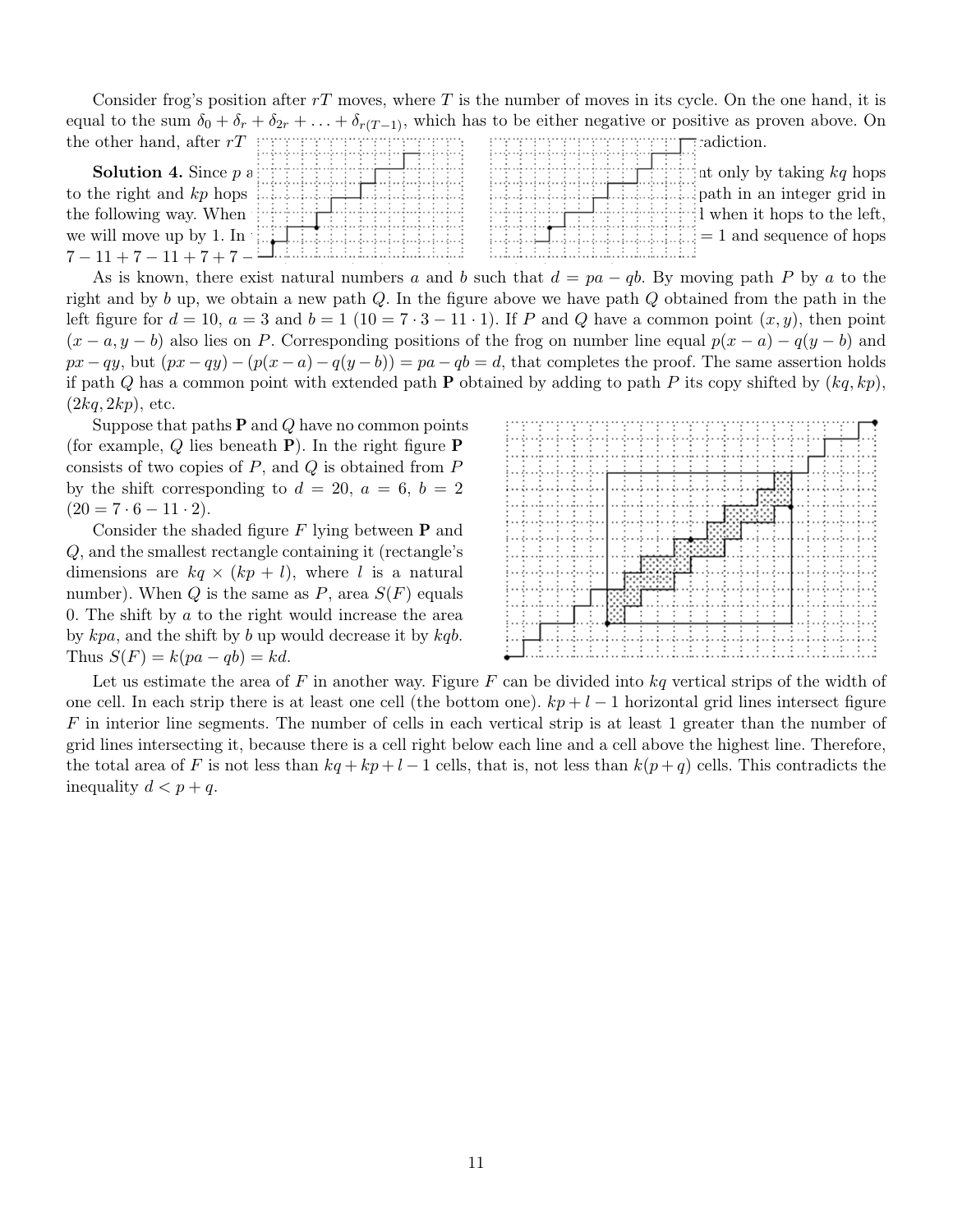# Senior A-Level Paper

1. [4] In a room there are several children and a pile of 1000 sweets. The children come to the pile one after another in some order. Upon reaching the pile each of them divides the current number of sweets in the pile by the number of children in the room, rounds the result if it is not integer, takes the resulting number of sweets from the pile and leaves the room. All the boys round upwards and all the girls round downwards. The process continues until everyone leaves the room. Prove that the total number of sweets received by the boys does not depend on the order in which the children reach the pile.

### Maxim Didin

Solution. Let us imagine (Euclidean) division with remainder of the pile of sweets for k children. We divide the sweets into k smaller piles in such a way that these smaller piles are either of the same size (if the reminder is 0), or in some of them the number of sweets is 1 greater than in the others (and the number of such piles is equal to the remainder).

Let the first child rearrange the pile of sweets in a way described above, such that the new piles are sorted in an ascending order. We may assume that a boy will take the rightmost pile and a girl will take the leftmost pile.

When the next child comes to the sweets, they are already rearranged into smaller piles as if they were arranged by the child (because the numbers of children and piles are reduced by 1). And again, a boy will take the rightmost pile and a girl will take the leftmost pile, and so on. As a result, the boys will take the number of rightmost piles equal to the number of boys, and it does not depend on the order.

2. [5] Does there exist a positive integer n such that for any real x and y there exist real numbers  $a_1, \ldots, a_n$ satisfying 1 1

$$
x = a_1 + ... + a_n
$$
 and  $y = \frac{1}{a_1} + ... + \frac{1}{a_n}$ ?

Artemiy Sokolov

Answer: Yes, it exists.

**Solution 1.** Let us prove that  $n = 6$  is a suitable positive integer. Firstly, note that any pair  $(0, y)$  with a non-zero y can be obtained in the following way:  $0 = \frac{3}{2y} + \frac{3}{2y} - \frac{3}{y}$  $\frac{3}{y}$ ,  $y = \frac{2y}{3} + \frac{2y}{3} - \frac{y}{3}$  $\frac{y}{3}$ . Any pair  $(x, 0)$  with a non-zero x can be obtained similarly. Any pair  $(x, y)$  with non-zero x and y can be obtained as a "sum" of the two pairs considered above. Pair  $(x, 0)$  can be obtained as the sum of two pairs  $(\frac{x}{2})$  $(\frac{x}{2}, 0)$ , similarly to pair  $(0, y)$ . Pair  $(0, 0)$  can be obtained as  $1 + 1 + 1 - 1 - 1 - 1$ .

**Solution 2.** Let us prove that  $n = 4$  is a suitable positive integer. Note that if we fix a positive number k and consider all possible pairs of positive numbers a, b with the sum k, then the set of values of  $\frac{1}{a} + \frac{1}{b}$  $\frac{1}{b}$  is a ray  $\left[\frac{4}{k}\right]$  $\frac{4}{k}$ ;  $+\infty$ ) (prove it yourself by expressing the sum of the form  $\frac{1}{a} + \frac{1}{k-a} = \frac{k}{a(k-a)}$  $\frac{k}{a(k-a)}$ ).

Then for given x and y choose positive sums  $a + b$  and  $c + d$  in such a way that  $a + b - c - d = x$  (numbers  $a, b, c, d$  are not fixed yet).

Since expressions  $\frac{1}{a} + \frac{1}{b}$  $\frac{1}{b}$  and  $\frac{1}{c} + \frac{1}{d}$  $\frac{1}{d}$  can become arbitrarily large as stated above, one can find positive a, b,  $c, d$  such that the difference between these expressions equals  $y$ .

**Solution 3.** Let us prove that  $n = 4$  is a suitable positive integer. Let us find numbers  $a_1, \ldots, a_4$  as roots of a polynomial of the form  $P(t) = t^4 - xt^3 - ut^2 - yt + 1$  (according to Vieta's formulas the roots satisfy required inequalities). Since  $P(0) = 1$ , for polynomial  $P(t)$  to have four real roots it is sufficient if numbers  $P(1) = 2 - x - u - y$  and  $P(-1) = 2 + x - u + y$  are negative. We can obtain that by choosing  $u > |x + y| + 2$ .

Note. One can prove that  $n = 1$ ,  $n = 2$  and  $n = 3$  aren't suitable positive integers.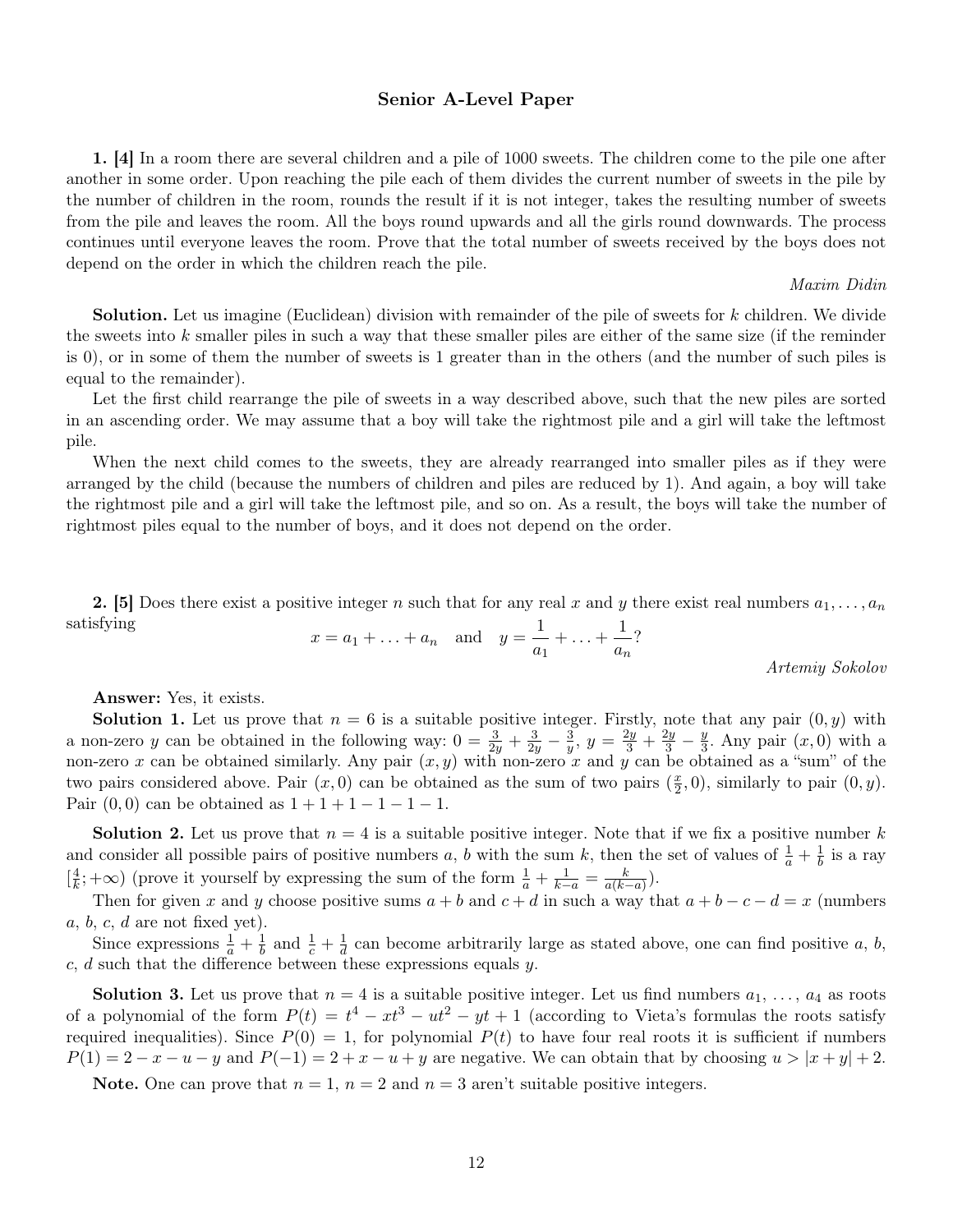**3.** [5] Let M be the midpoint of the side BC of the triangle ABC. The circle  $\omega$  passes through A, touches the line BC at M, intersects the side AB at the point D and the side AC at the point E. Let X and Y be the midpoints of BE and CD respectively. Prove that the circumcircle of the triangle  $MXY$  touches  $\omega$ .

Alexey Doledenok

**Solution.** Note that  $MX$  and  $MY$  are midsegments of triangles CBE and BCD respectively. By problem's statement

$$
BD \cdot BA = BM^2 = CM^2 = CE \cdot CA,
$$

thus

$$
MX: MY = CE : BD = BA : CA.
$$

Since  $MX||AC$  and  $MY||AB$ , triangles  $MXY$  and  $ABC$  are similar. Therefore  $\angle MXY = \angle B = \angle YMC$ . By the theorem on angle between a chord and a tangent, side  $BC$  is tangent to the excircle of triangle MXY, thus we obtain the problem's statement.



4. [8] There is a row of 100N sandwiches with ham. A boy and his cat play a game. In one action the boy eats the first sandwich from any end of the row. In one action the cat either eats the ham from one sandwich or does nothing. The boy performs 100 actions in each of his turns, and the cat makes only 1 action each turn; the boy starts first. The boy wins if the last sandwich he eats contains ham. Is it true that he can win for any positive integer N no matter how the cat plays?

```
Ivan Mitrofanov
```
**Solution.** Let us prove that for  $N = 3^{100}$  the cat wins. For this to happen it is sufficient if at the last boy's turn all the remaining 100 sandwiches are without ham.

Let us number the sandwiches one by one. We divide strategy of the cat into different steps. At first, let us show that it can play so that all the sandwiches with the number equal to 1 modulo 100 are without ham by the moment when there is a third of the sandwiches left.

Mark a sandwich with the number equal to 1 modulo 100 in each hundred of sandwiches. Suppose that during the first  $3^{99}$  turns the cat eats ham from every marked sandwich in the central third of all sandwiches. Since the boy eats  $3^{99} \cdot 100$  sandwiches during these turns, none of the sandwiches from the central third are eaten. Then the cat eats the ham from random marked sandwiches for the next  $3^{99}$  turns (and if there are no marked sandwiches left then the cat does nothing). Since the boy eats not more than one marked sandwich in one turn (see note 1 below), after 3 <sup>99</sup> turns all marked sandwiches are without ham.

Next, the cat makes sure that all the sandwiches with the number equal 2 modulo 100 are without ham similarly to the previous step, with the total number of sandwiches three times reduced. At each next step the cat makes sure that the sandwiches with the next number modulo 100 are without ham. After 100 such steps there are 100 sandwiches left and all of them are without ham.

Note 1. At each turn the boy eats sandwiches with different numbers modulo 100 even if he eats them from both ends of the row. It is clear from the fact that before his turn the number of sandwiches with each number modulo 100 is the same since the number of all sandwiches is divisible by 100, and after his turn we have the same layout.

**Note 2.** The cat's strategy can be specified by showing that for  $N = 2^{100}$  it can also win; at each step the number of sandwiches decreases by 2. For this, the cat has to eat a ham from the sandwiches only (with the numbers equal to a given number modulo 100) such that the boy will not get to them at the given step for sure. It can readily be understood that such a sandwich always exists.

And for  $N = 2^{100} - 1$  the boy wins. Indeed, by first  $2^{99} - 1$  turns he eats any  $2^{99} - 1$  hundreds of sandwiches; during these turns the cat can manage to make no more than  $2^{99} - 1$  sandwiches without ham. Then if there are  $2^k$  hundreds of sandwiches for the boy to eat and no more than  $(100 - k) \cdot 2^k - 1$  of them are without ham,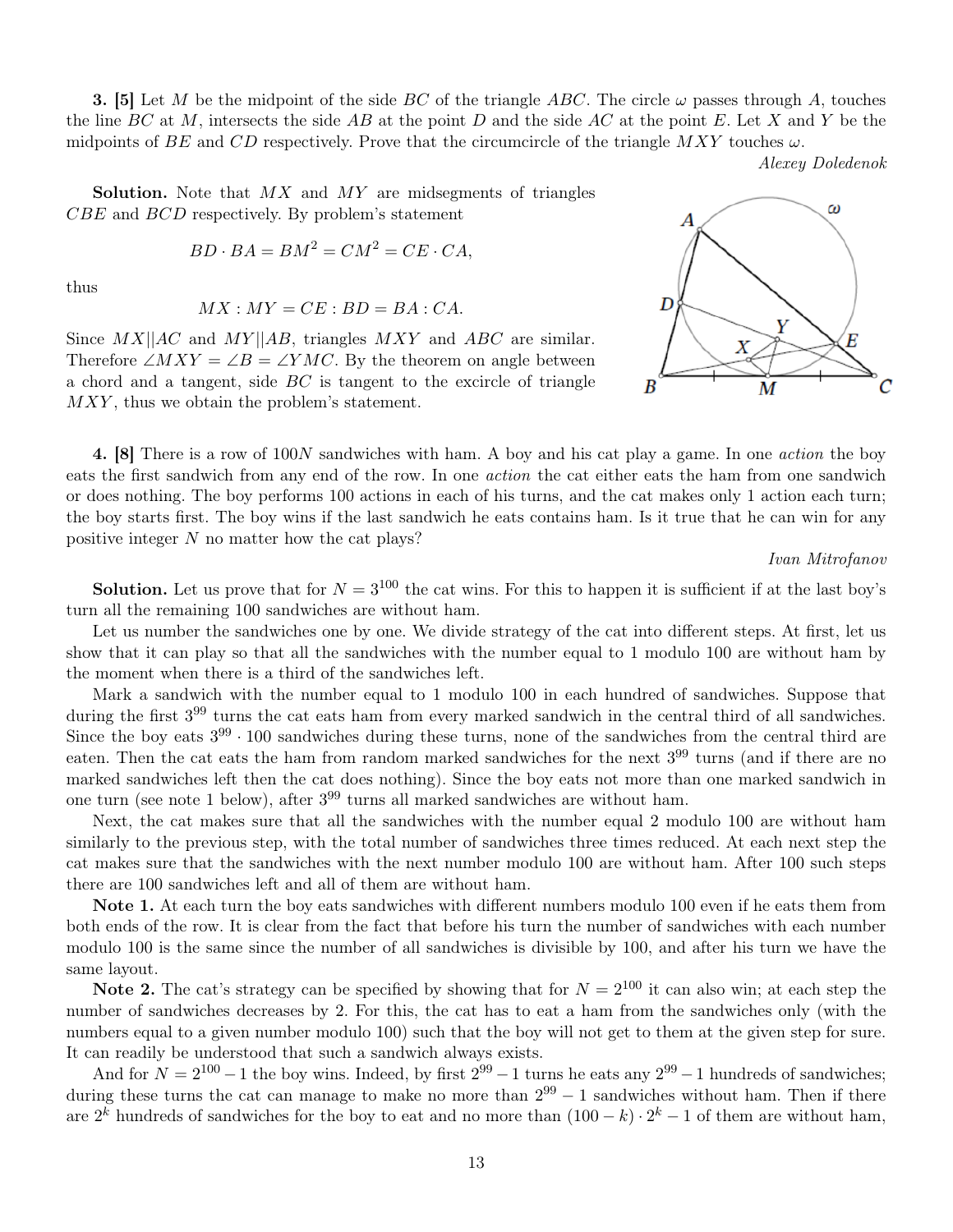then for  $k > 0$  he can eat such half of the row (left or right), where the number of sandwiches without ham is greater. Then there are no more than  $(100 - k) \cdot 2^{k-1} - 1$  sandwiches plus (thanks to the cat) no more than  $2^{k-1}$ new ones in the row, that is no more than  $(100 - k + 1) \cdot 2^{k-1} - 1$  sandwiches without ham all together. Playing this way, the boy gets a hundred of sandwiches for  $k = 0$ , and there are no more than 99 of them without ham.

5. [8] 100 tourists arrive to a hotel at night. They know that in the hotel there are single rooms numbered as  $1, 2, \ldots, n$ , and among them k (the tourists do not know which) are under repair, the other rooms are free. The tourists, one after another, check the rooms in any order (maybe different for different tourists), and the first room not under repair is taken by the tourist. The tourists don't know whether a room is occupied until they check it. However it is forbidden to check an occupied room, and the tourists may coordinate their strategy beforehand to avoid this situation. For each  $k$  find the smallest  $n$  for which the tourists may select their rooms for sure.

Fyodor Ivlev

Answer:  $n = 100(m + 1)$  for  $k = 2m$  and  $n = 100(m + 1) + 1$  for  $k = 2m + 1$ . **Solution.** Suppose  $k = 2m$  or  $k = 2m + 1$ .

Algorithm. Imagine we divide the rooms into 100 groups, each one consisting of  $m + 1$  rooms, and if k is odd, then the room that was left we call the spare room. Let the  $i$ -th tourist check at first all the rooms in the  $i$ -th group moving from left to right, then go to the spare room (if it exists), and then check the rooms in the  $(i+1)$ -th group but moving from right to left (if  $i = 100$  then check the 1-st group). No two tourists can get into the same room, because in the two groups (including the spare room, if it exists) there are  $k + 2$  rooms all together.

*Estimate.* Each of the 100 tourists needs a list of  $k + 1$  different rooms, which he or she will check to select the room not under repair for sure. We may assume that these lists stay the same during the process of room checking by other tourists (because one cannot obtain any new information about the others).

Consider for each tourist the first  $m + 1$  rooms from his/ her list. All the  $100(m + 1)$  of these numbers are different, otherwise two tourists with the same number can both get into that room (if the previous rooms for them are all under repair, the total number of such rooms is not greater that  $m + m = 2m$ ). Therefore,  $n \geq 100(m + 1).$ 

For an even k this estimate is sufficient. For an odd k, if for one of the tourists (let us call her Alice) the  $(m+2)$ -th room is the same as some of the  $100(m+1)$  "first" rooms for some other tourist (let us call him Bob), then for Alice the first  $m+1$  of her rooms are under repair, and for Bob, all the rooms before the same one with Alice (it is no more than  $m$  such rooms) are under repair, and they both will get into the same room. Therefore, all of the  $(m+2)$ -th rooms differ from the  $100(m+1)$  first rooms (although, they might be not different from each other), i.e.  $n \geqslant 100(m+1) + 1$ .

Note. For an even number of tourists (and we have 100) the algorithm can be formulated a little bit different. For an even k imagine hotel plan as 50 hallways, and in each of them there are doors to  $k + 2$  rooms along one of the walls. Assign one hallway for each pair of tourists and let them go along it starting from the opposite ends. That pair can find no more than  $k$  rooms under repair in total, therefore there will be two free rooms for them left.

For an odd k imagine these hallways as diagonals of 100-sided regular polygon: on each diagonal there are  $k + 2$  rooms with one room common for all hallways (you can see in the figure the same scheme for 6 tourists and  $k = 5$ ). Each pair of tourists go along their hallway from the opposite ends. Note that if some tourist got to the central room, then he or she found  $\frac{k+1}{2}$  rooms under repair, therefore no other tourist can get to the central room.

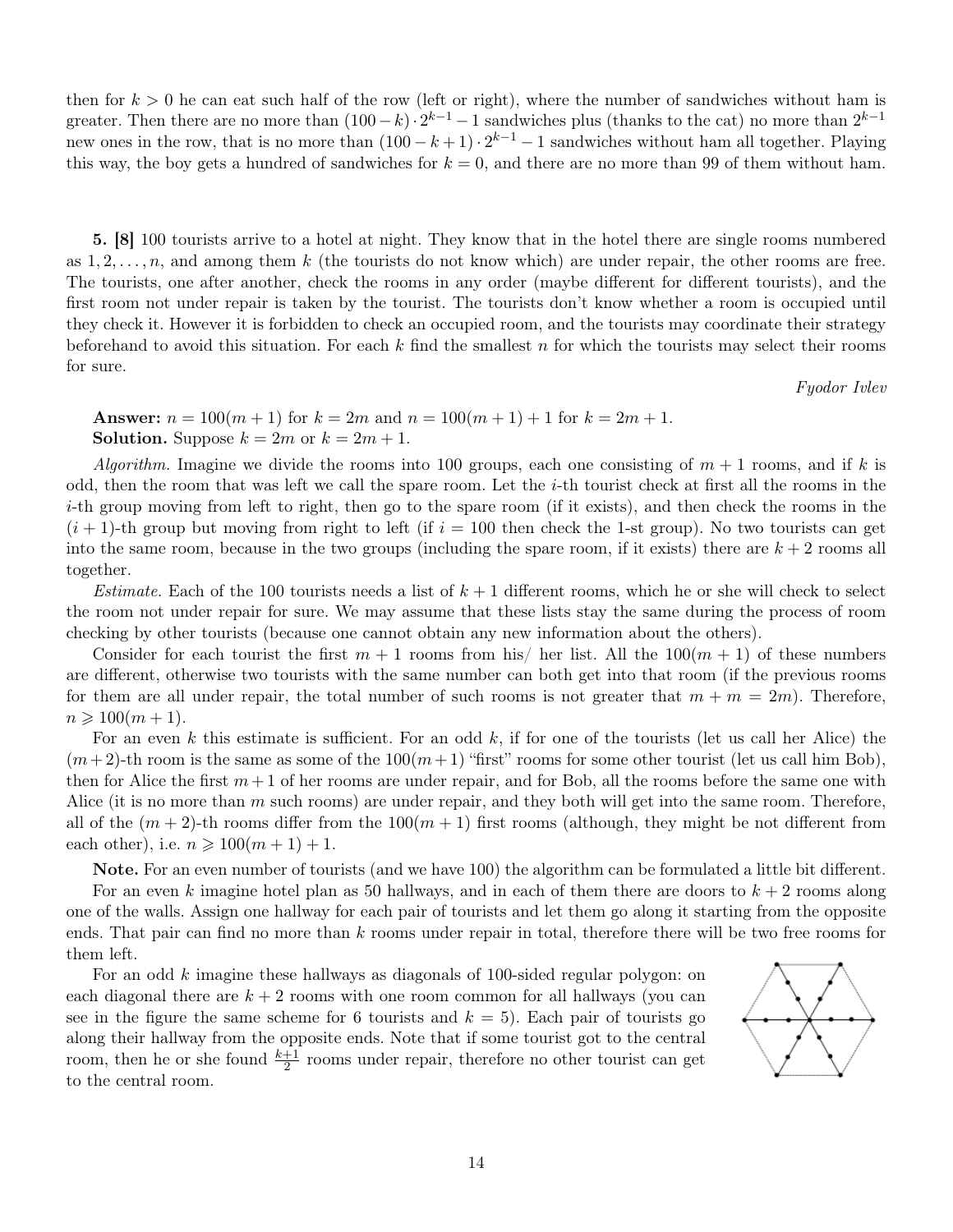**6.** [10] Find at least one real number A such that for any positive integer n the distance between  $[A^n]$  and the nearest square of an integer is equal to 2. (By  $\lceil x \rceil$  we denote the smallest integer not less than x.)

Dmitry Krekov

Solution. Consider any quadratic equation with integer coefficients where the coefficient of the squared term equals 1, such that the equation has two positive roots whose product equals 1. For example, equation  $x^2-4x+1$ equals 1, such that the equation has two positive roots whose product equals 1. For example, equation  $x^2 - 4x + 1$  fits the required conditions: its roots are  $2 + \sqrt{3}$  and  $2 - \sqrt{3}$ . Note that the sum and the product of are integers, and then the sum  $(2 + \sqrt{3})^n + (2 - \sqrt{3})^n$  is integer for any natural *n* (it can be proved easily by are integers, and then the sum  $(2 + \sqrt{3})^n + (2 - \sqrt{3})^n$  is integer for any natural *n* (it can be proved eas are integers, and then the sum  $(2 + \sqrt{3})^n + (2 - \sqrt{3})^n$  is integer for any natural *n* (it can be proved easily induction or by using expansion: the summands with  $\sqrt{3}$  either are in the even power or cancel each other).

Then  $((2+\sqrt{3})^n + (2-\sqrt{3})^n)^2$  is a perfect square and it is equal to  $(2+\sqrt{3})^{2n} + 2 + (2-\sqrt{3})^{2n}$  (since the Then  $((2 + \sqrt{3})^n + (2 - \sqrt{3})^n)^2$  is a perfect square and it is equal to  $(2 + \sqrt{3})^{2n} + 2 + (2 - \sqrt{3})^{2n}$  (since the product of the roots equals 1), i.e. it differs by 2 from  $(2 + \sqrt{3})^{2n} + (2 - \sqrt{3})^{2n}$ , which is the ceiling o (because the second root is positive and less than 1).

cause the second root is positive and less than 1).<br>But then the number  $A = (2 + \sqrt{3})^2$  is the one we are looking for.

**Comment.** Obviously, we could take for  $t$  any number which is the greatest root of a polynomial of the form  $x^2 - nx + 1 = 0$  (where n is a natural number not less than 3). Indeed, as in the solution above, the sum of the roots  $t^n + \frac{1}{t^n}$  of this polynomial is integer, therefore the problem's statement holds for  $A = t^2$ .

In this solution it was shown that for the chosen numbers  $t$  the difference between  $t^n$  and the closest integer approaches zero as  $t$  grows. Actually, there are more numbers whose powers approach integers (but the other numbers may be not suitable for the solution of this problem!).

More specifically, suppose  $P(x)$  is a monic polynomial with integer coefficients such that all of its roots (including complex ones) except one have absolute values less than 1. Then this one root  $x_1$  is real and the difference between  $x_1^n$  and the closest integer approaches 0 as n grows. This follows from the fact that the sum of *n*-th powers of all roots of the polynomial  $P(x)$  can be expressed in integer terms using its coefficients, therefore it is integer. And powers of all the other roots approach 0 because their absolute values are less than 1. This reasoning can be found in the paper "Pisot-Vijayaraghavan numbers" (in Russian) by A. Egorov in the Kvant magazine (numbers 5 and 6, year 2005). See also project "Fractional parts of powers" at the XII Summer Conference of the ToT.

Roots of a monic polynomial such that all the other roots have absolute values less than 1 are called Pisot-Vijayaraghavan numbers. These numbers are of interest for problems of Diophantine approximation and were studied in the works of Thue, Hardy, Pisot (see, for example, book "An introduction to Diophantine approximation" by J. W. S. Cassels, Cambridge University Press, 1957 [chapter VIII]).

7. An integer  $n > 2$  is given. Peter wants to draw n arcs of length  $\alpha$  of great circles on a unit sphere so that they do not intersect each other. Prove that

- a) [6] for all  $\alpha < \pi + \frac{2\pi}{n}$  $\frac{2\pi}{n}$  it is possible;
- b) [7] for all  $\alpha > \pi + \frac{2\pi}{n}$  $\frac{2\pi}{n}$  it is impossible.

### Ilya Bogdanov

**Solution. a)** Suppose vertical line  $\ell$  goes through the center of the sphere O. Suppose two parallel horizontal planes intercept two equal (not great!) circles  $\gamma_+$  and  $\gamma_-$  on the sphere. Then there exists great circle  $\Omega_0$  tangent to  $\gamma_+$  and  $\gamma_-$  in (diametrically opposite) points  $P_0$  and  $M_0$  respectively. By rotating  $\Omega_0$  by angle  $\frac{2\pi k}{n}$  around  $\ell$ , we get great circle  $\Omega_k$  also tangent to the two circles in points  $P_k$  and  $M_k$  respectively.

Consider one arc  $P_0M_0$  of circle  $\Omega_0$  and also arcs  $P_kM_k$  obtained from it by the rotations. All these arcs do not intersect each other because any horizontal plane intersects these arcs in vertices of a regular n-gon. Moreover, each of these arcs  $P_k M_k$  can be extended to the closest (such that they do not lie on the arc) points of intersection of  $\Omega_k$  with other circles  $\Omega_i$ . Note that points of intersection of  $\Omega_k$  and  $\Omega_i$  lie in a (vertical) plane such that the symmetry through that plane swaps these circles (this plane contains, for example, the bisector of angle  $P_iOP_k$ ). This easily implies that the closest points to our arc are points of intersection with  $\Omega_{k-1}$  and with  $\Omega_{k+1}$ , and each arc  $P_k M_k$  can be expanded to the arc between these two points (excluding the endpoints).